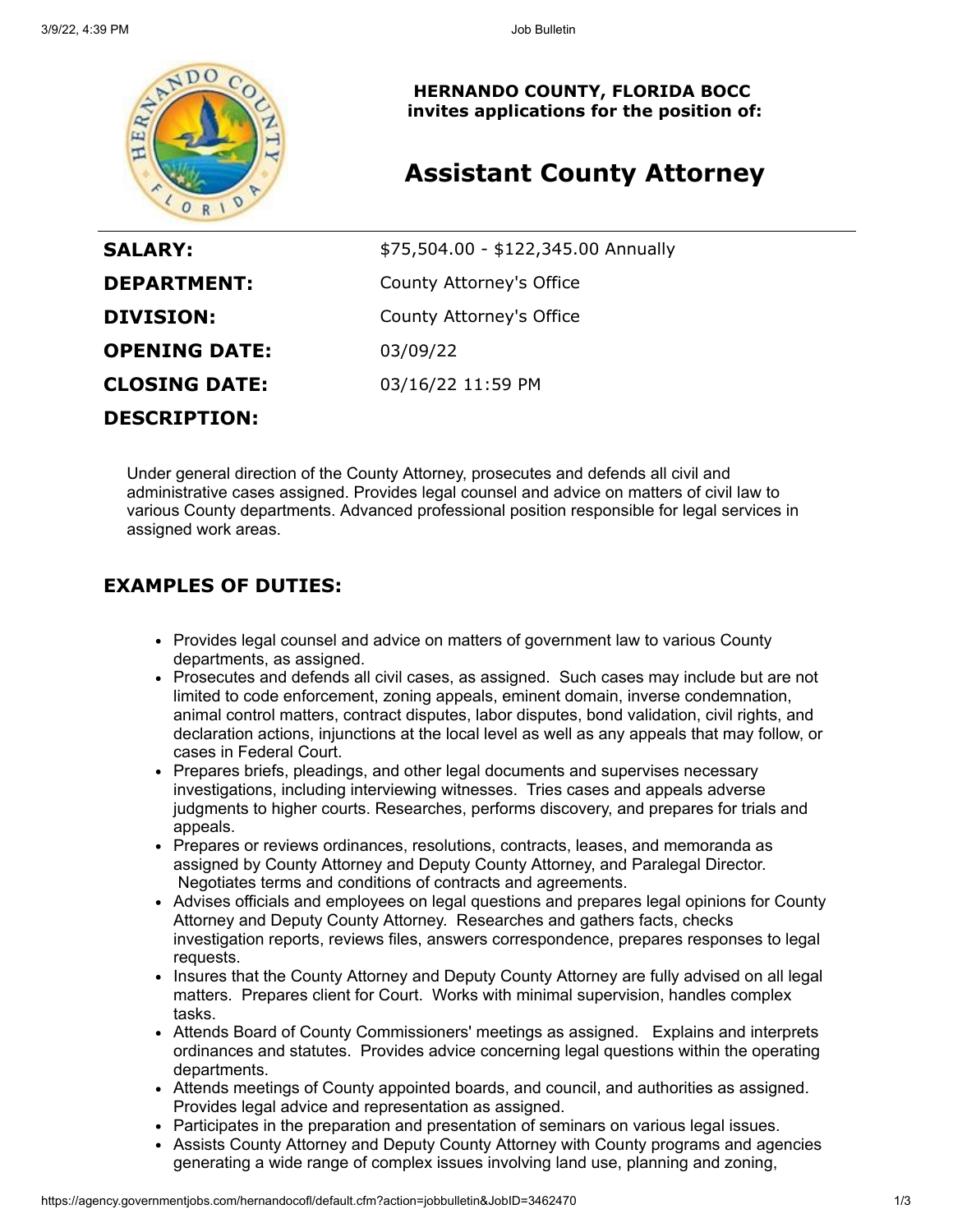utilities, legal actions, and matters involving all County departments.

- Analyzes legal controversies and recommends disposition to County Attorney and Deputy County Attorney.
- Timely communicates to County Attorney or Deputy County Attorney on all matters which have or could develop significant policy implications at the administrative or Board level.
- Prepares or reviews drafts of laws, regulations and administrative decisions having the effect of law.
- May be required to attend and speak to various civic organizations.
- Other duties as assigned.

## **TYPICAL QUALIFICATIONS:**

| <b>Education</b>                                              | Graduation from an accredited college or university school of law and<br>possession of Juris Doctorate.                                                                                                                                                                                                                                |
|---------------------------------------------------------------|----------------------------------------------------------------------------------------------------------------------------------------------------------------------------------------------------------------------------------------------------------------------------------------------------------------------------------------|
| <b>Experience</b>                                             | A minimum of five years of experience in the practice of law, with<br>experience in federal, state or local government or agency or within<br>the private practice of law with emphasis on local government law,<br>real estate, eminent domain or any other county related matters to<br>include extensive trial practice/experience. |
| <b>Skills</b>                                                 | Ability to complete a project from beginning to end. Ability to meet<br>and deal with the general public, staff and Board Members to assist in<br>resolving County related legal matters. Ability to use tact and good<br>judgment.                                                                                                    |
| Licenses,<br><b>Certifications or</b><br><b>Registrations</b> | Current member of the Florida Bar. Eligible for admittance in Federal<br>Courts and U.S. Court of Appeals.                                                                                                                                                                                                                             |

### **SUPPLEMENTAL INFORMATION:**

APPLICATIONS MAY BE FILED ONLINE AT: <https://www.hernandocounty.us/home>

15470 Flight Path Drive Brooksville, FL 34604 (352) 754-4817

[kdale@co.hernando.fl.us](mailto:kdale@co.hernando.fl.us)

#### **Assistant County Attorney Supplemental Questionnaire**

\* 1. Did you graduate from an accredited college or university school of law and possess a Juris Doctorate?

 $\Box$  Yes  $\Box$  No

2. Do you have a minimum of 5 yrs exp. in the practice of law, with experience in federal, state or local government or agency or within the private practice of law with emphasis on local government law, real estate, eminent domain or any other county related matters to include extensive trial practice/experience?

Position #13752

KD

ASSISTANT COUNTY ATTORNEY